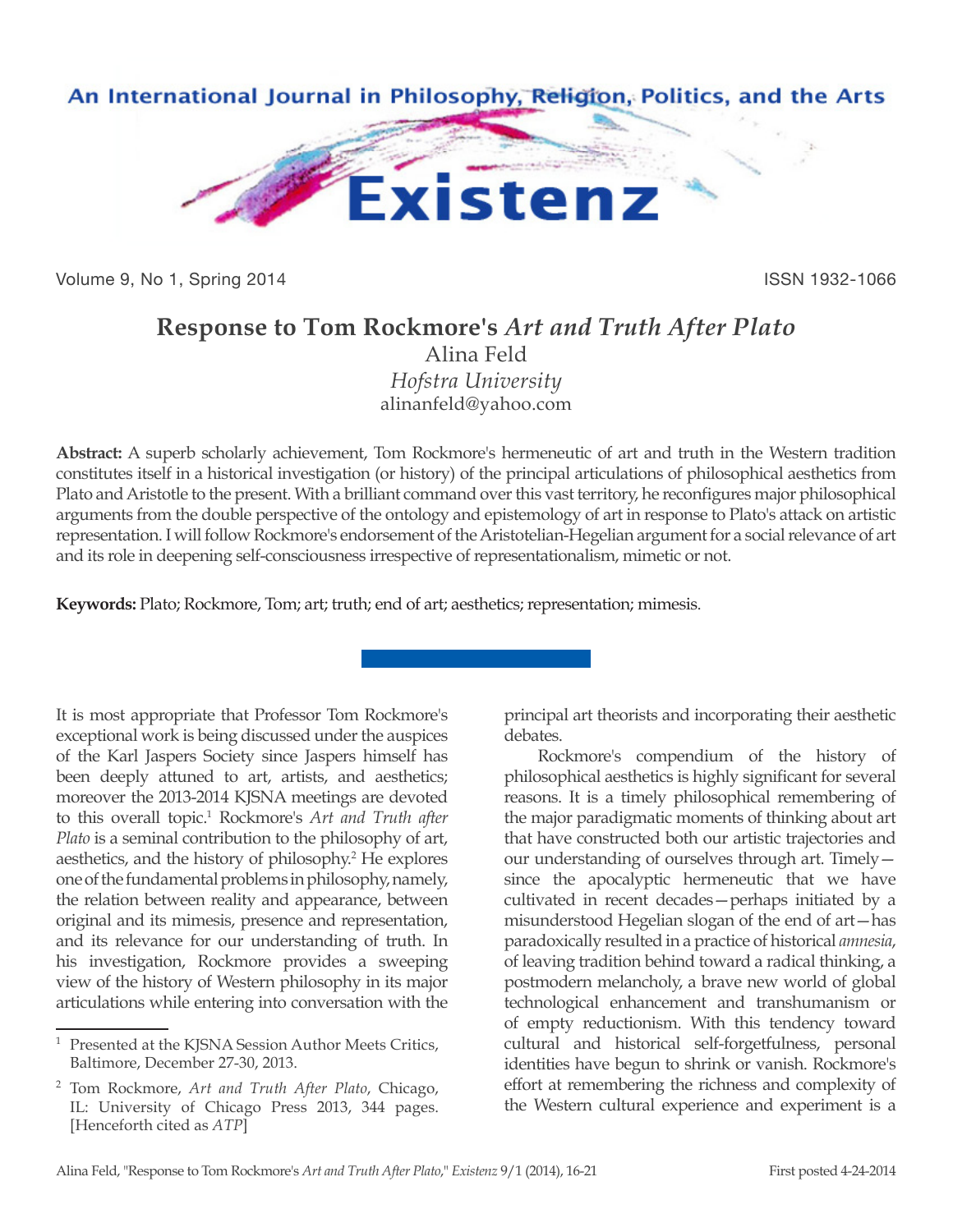most welcome task and accomplishment. Moreover, the contemporary new propensity toward praxis and away from *theoria* (as reflection or contemplation) should be at least questioned and its extremes curbed by a return to deliberation and a life lived philosophically. On the threshold of globalization and transhumanism, Rockmore's *ars memoriae* reconstructs the constellations of our most inspired and free imaginary, our imaginative exploits, throughout the past two millennia, of the human signature par excellence.

Rockmore's book is not only a history of aesthetics, but also a philosophical investigation into the "old question about art and truth or art and cognition" (*ATP* 1). As aesthetics is considered in relation to the major shifts in the history of thinking about the nature of truth, Rockmore's book emerges as an erudite, all-comprehensive, insightful, remarkable scholarly performance focused on the epistemological relation between art, truth, beauty, and the good.

The introduction is a helpful and concise overview of the book, its content, arguments, and economy. Rockmore views the history of aesthetics or the "post-Platonic Western aesthetic tradition" as "a series of responses to the Platonic attack on artistic representation," "on the relation of art and truth" (*ATP*  1) at least until the twentieth century when we enter a post-Platonic world of non-representationalism where even the art object disintegrates. The seven chapters discuss the main stages in the history of aesthetics: Plato; Aristotle; Medieval Christian (Augustine and Aquinas); Immanuel Kant; G. F. W. Hegel; Karl Marx, Friedrich Engels, and György Lukács; the twentieth century.

Rockmore introduces Plato's theory of art as grounded in his ontological-epistemological dualism and involving the Platonic theory of Forms. Art is understood as *mimetic*, a copy of the copy, imitation of imitation, thus at "a third remove from the truth," from the world of originals, the Forms. In Plato's well-known example, the poet/artist painter of the bed is an imitator on a lower level than the craftsman who makes the bed. Both are prisoners of the cave feeding on the shadows projected on the wall and imitating them. They are not among those lovers of wisdom and epistemological intuitives who unshackle themselves as they begin the steep climb toward the light. Plato forbids them entrance to *kallipolis*, the beautiful city, which is the *object d'art philosophic par excellence*. As *mimesis*, the value of art consists in being a good copy of the original: Plato establishes an epistemological connection

between art and truth, between the highest level of ontological reality (the Forms) and epistemological capacity (as philosopher; craftsman; poet/artist). Only the philosopher can provide a faithful copy because only he has the proper epistemological capacity to see, contemplate, and know the truth. The social function of art consists in creating in the receiver the appropriate epistemological capacity and cultivating the higher contemplative levels of the intellect. A philosophical elite knows ultimate truth by means of contemplation and subsequently by recollection. The elite is meant to be in charge of the city-state and rule it according to the metaphysical realities intimately known to it.

The artistic outcome of this knowledge would be true philosophy, ideal city, perfect soul rather than art as we came to know it: Homeric epics and Greek tragedies would be exiled, and only hymns to the gods would be allowed citizenship by cultivating the contemplative *nous*, rather than passions and instincts. The ideal citadel of the political state or the state of the soul would flourish in an élan toward the Platonic Good.

Rockmore welcomes Aristotle's response to Plato: his theory of causality brings the transcendent Forms down and within, into immanence, thus making knowledge possible and accessible to all. While the economy of the human being remains the same, Aristotle understands its workings in opposition to Plato. For Aristotle art remains mimetic, and Rockmore eloquently shows that the difference between the two consists in a different interpretation of mimesis that is grounded in their ontology and epistemology. Thus Aristotle, too, endorses a mimetic understanding of art, in his case, art copies the inner form or drive as activity that involves the passionate nature; in other words, art should represent human life in its essence, immanent reality, in its totality rather than transcendent forms. The form within is the inner drive toward actualization of potential, toward *eudaimonia*. It is a striving toward self-actualization, and not a state of contemplation as it is for Plato. Rockmore turns to the *Poetics* as Aristotle's response to Plato. Here, tragedy becomes the privileged site for this unfolding. Rockmore follows Aristotle's famous argument about tragic catharsis: tragedy stirs the passions, brings them to effervescence and purges them of excess, thus allowing for the citadel of soul or society to restore its proper hierarchical orderly and measured functioning: the intellect controlling the passions and instincts.

Rockmore explains that although Plato associates the true with the beautiful, he cannot allow art as such,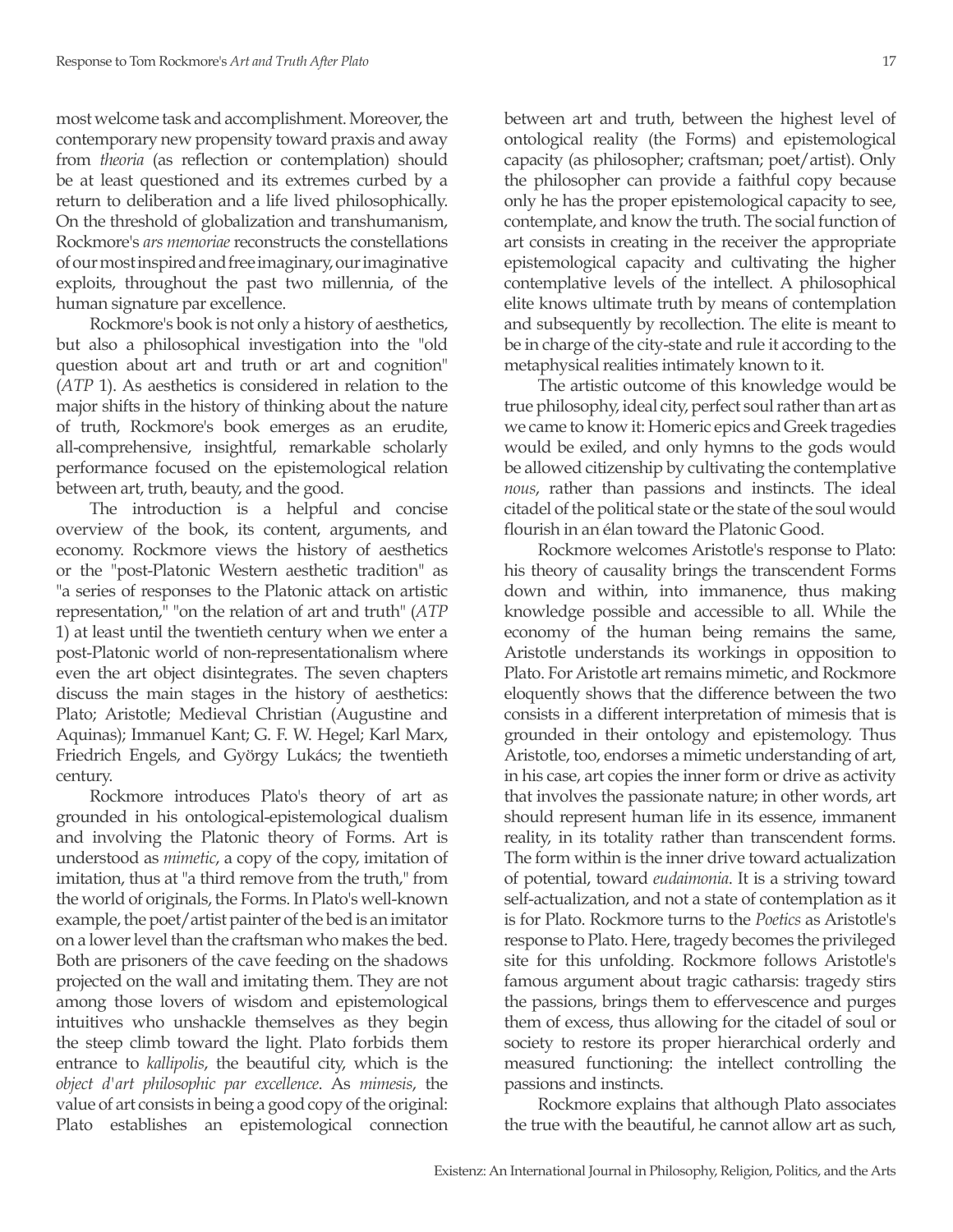being at a third remove from truth, to play the role assigned to philosophical art, and thus rejects the idea of artistic value without cognitive claim (*ATP* 101). If not true, art is not good either. Rockmore emphasizes that Aristotle brings about a "sea change" in aesthetics For Aristotle, Rockmore argues, imitation is not cognitive in Plato's sense, but in a new sense: art deals with general truths and thus does not have to mirror-copy the real but rather to represent human reality. The result is a different link between the true and the good or social utility. Plato and Aristotle describe two fundamental positions with respect to art: Art as a source of truth if based on knowledge but otherwise guilty of false representation which would be socially harmful; and art as an imitation of the world in which we live, human action and life, (Plato's second best object), without reference to a mind-independent reality (*ATP* 102-3).

Rockmore's discussion of Platonic vs. Aristotelian aesthetics is relevant to perennial philosophical debates as well as to the ongoing contemporary debate in politics and pedagogy as censorship and unrestricted freedom of access to information circumscribe our mediated reality. Aristotle had in mind the specific parameters of Greek tragedy which guide the psyche through a therapeutic regimen. The question has been asked whether tragedy can still exist or be produced; whether there can be a Christian tragedy; whether even Shakespeare's tragedies would conform to Aristotle's definition. And if not, whether the cathartic effect would be enacted by exposure to performances that do not qualify as Aristotelian tragic. We remember Augustine's difficulty to renounce gladiators shows and his realization that vicarious experience of such is detrimental to the psyche: he realized *avant la lettre* the Kantian intuition regarding the experience of the sublime: the fascinating or contaminating power of evil even in watching from a safe distance a tremendous event, the dynamic and mathematic sublime (*ATP* 124-27).

In chapter 3, Rockmore addresses Medieval aesthetics with an emphasis on Christian aesthetics in the context of the rise of Christianity in Constantinople and the fall of the Western Roman Empire in 476 (including the rise of renaissance humanism, the division of Christianity in the Reformation, the overseas colonization) until the beginning of the modern period in the early sixteenth century. Rockmore reviews the periods of ancient influences on Western Medieval aesthetics, Platonic and Neoplatonic during the early Middle Ages and Aristotelian after the twelfth century due to William Moerbecke's translation of the *Poetics*. In the absence of any normative theories of aesthetics, Rockmore discusses selected medieval thinkers' reflections on beauty and the ontology of art—those of Augustine and Aquinas in particular—and the shift in aesthetic views as a result of Christian metaphysics and corresponding epistemology. He enters into conversation with major theorists of Medieval aesthetics as well as theorists devoted to Augustine and Aquinas, such as George Duby, Edgar De Bruyne, Władysław Tartakiewicz, Karol Svoboda, Robert O'Connell, Carol Harrison, John Maren, Marten Wisse, and Umberto Eco.

Medieval Christian aesthetics develops according to epistemological possibilities inaccessible to Platonic dualism. The transformation of aesthetics during Medieval times is based on the Neoplatonic idea of emanation that is the ground for oneness, and continuity from the One or God to the world, and justifies the emergence of the notion of natural and objective beauty as a result or reflection of God's creation, or with Aquinas as a *transcendental* or transcendental property of being along with *unum, res, ens, aliquid, bonum, verum* (*ATP* 100). The typical claim of medieval Christian aesthetic for a cognitive relation between beautiful objects or nature and truth is based on Neoplatonism, subsequently pursued by Pseudo-Dionysus, which postulates a deeper ontological unity and identity between the epistemological subject and object. This, Rockmore notes, leads to an anti-Platonic approach to aesthetic phenomena in Christian Medieval art.

Nonetheless, Medieval art while representational is not strictly mimetic and develops through allegory and analogy. Rockmore observes the interesting play between Platonic and Aristotelian influences within this new *Weltanschauung*. God or the Plotinian One takes the place of the Platonic Forms and cannot be known directly (distinction between Plato, a pre-Christian pagan rational philosopher, and Plotinus, a Christian mystic and theologian), but can be inferred from his own creation through analogy and allegory. Art and truth are necessarily linked and form a triad with the good.

In the subchapter on Augustine, Rockmore discusses Augustine's views on beauty and compares his aesthetics with the Byzantine vision which emerged at the same time with John Damascene and Theodorus Studites, in reaction to Platonism and the Old Testament prohibition of art initially and subsequently surrounding the iconoclastic controversy. It is in the chapter on G. F. W. Hegel that Rockmore will bring up the relevance of icon art as Christian art par excellence,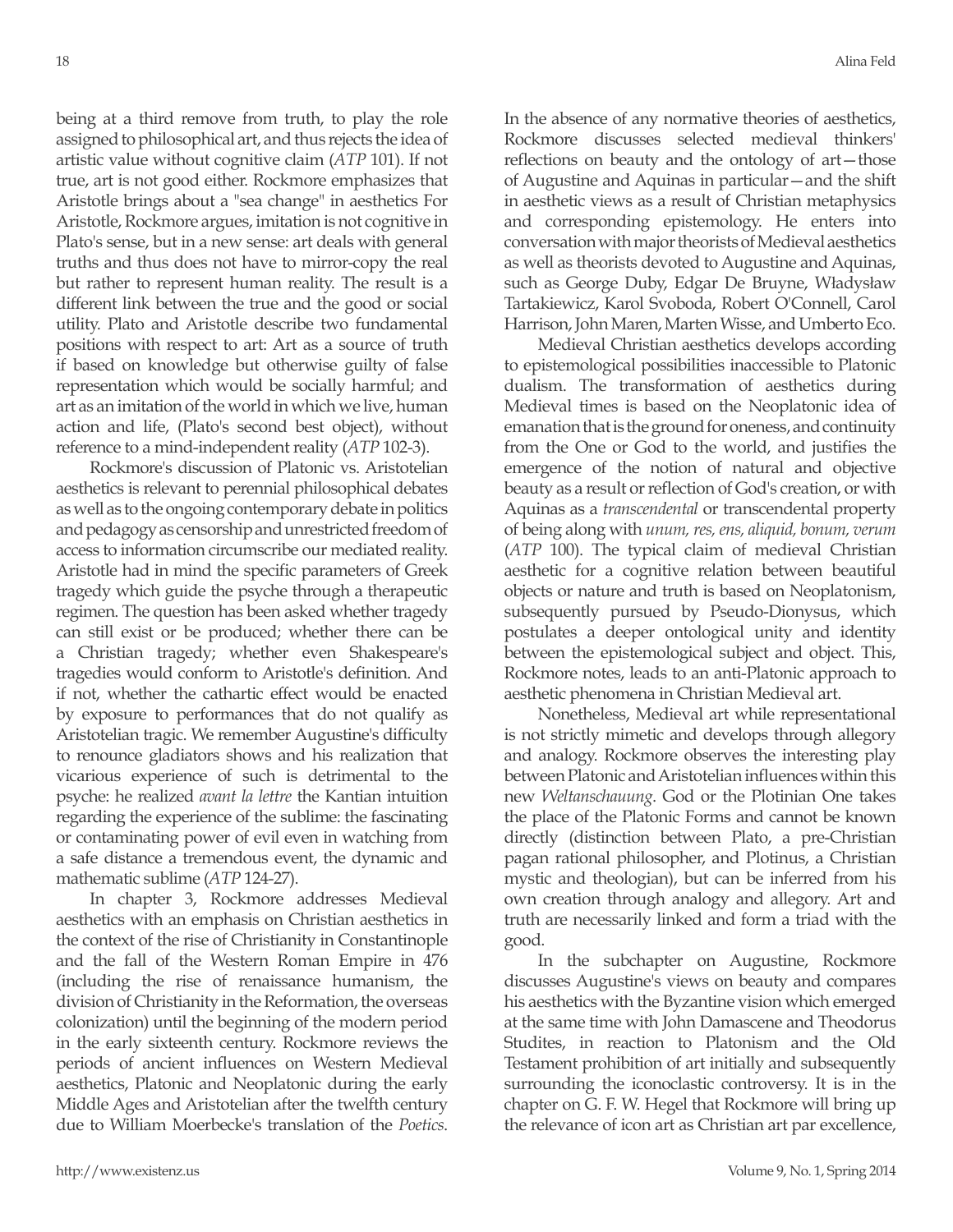as the representation of God especially during the iconoclast controversy. In his reflection on Aquinas, Rockmore engages Umberto Eco's reflections in his monograph on Aquinas, and investigates Aquinas' notions of beauty as a transcendental and of visual and intellectual pleasure that lead to subjective dimensions of beauty.

In chapter 4, Rockmore navigates the Kantian continent with grace and expertise. Kant puts forth a modern and Christian version of the Platonic dualist epistemology: the *noumena* replace the Forms, but unlike the latter, and similar to the Christian/Plotinian God/One, they can never be known. Art is a matter of subjectivity, of taste, pleasure and pain (after Burke), of genius, and imagination. The judgment of taste is not a cognitive judgment but is rather aesthetic, i.e., one whose determining ground is subjective. Rockmore enumerates the consequences: The problem of beauty does not depend on the object but rather on the subject; a judgment of beauty is wholly subjective; judgments of beauty are based on the perception of pleasure or displeasure; this depends on a faculty situated in the imagination; since a judgment of beauty contributes nothing to cognition, beauty and aesthetics are unrelated to cognition (in this respect Kant is firmly on the side of Plato); judgments of beauty which do not relate to things in themselves relate solely to representations.

Kant suggests he is a Platonist while taking an anti-Platonic approach to art and art objects. He denies that aesthetics yields knowledge (*First Critique* knowledge), thus canceling the Platonic link between art and truth. The question is what if any knowledge aesthetics has at its disposal (*ATP* 220). Plato suggests there is true representation based on intuitive knowledge of the forms, and false representation lacking knowledge as in imitative arts. Kant who is still understood as a representationalist, denies intuition of the real, hence knowledge of things in themselves, and denies representationalism while turning to constructivism. The result, Rockmore argues, is that Kant's theory of aesthetics does not yield knowledge as Plato understood it in intuitively grasping the forms, nor knowledge, as Kant understands in the *First Critique* in bringing sensation under the categories. In Kant's *Third Critique* the theory of aesthetics does not yield knowledge, it yields interpretation or hermeneutics, and formulates a theory of aesthetics based on a subjective or noncategorial approach to experience. Due to the Kantian epistemological limitation of the knower's capacity only for the phenomenological dimension of the world and never for the *noumenal* one, the connection art-truth has been eliminated. What was introduced instead was a connection between art and the moral dimension, obscurely argued, Rockmore notes, by Kant in the experience of the sublime.

In chapter 5, Rockmore welcomes Aristotle over Plato, and Hegel over Kant. Hegel's aesthetic theories are developed dialectically, out of a vast field of data, and are comprehensive covering a wide range historically from Egyptian art to the end of art, and in depth. Consistent with his commitment to careful and thorough reading of the texts, Rockmore discusses Hegel's theory of art in the *Phenomenology of the Spirit*, *Encyclopedia*, and *Lectures on Aesthetics*. While the *Phenomenology* treats religion in the form of art as a specific approach to the problem of cognition; the *Encyclopedia* provides an a-historical description of art in Hegel's effort to formulate a systematic account of the philosophical sciences; and the *Aesthetics* offers Hegel's views on a series of phenomena on a historical basis.

For Rockmore, these three treatments are united through Hegel's discovery of the concept of spirit that distinguishes his aesthetic theory. Thus, with Hegel, new aesthetic paradigms are formed. He understands art as a living organism in a historical evolution, as one manifestation of the Spirit, in its passage through different forms in a striving toward reconciliation. Art, religion, and philosophy are the three legitimate epistemological modalities: while both art and religion are representational, philosophy transcends representation and is conceptual. Art and religion have fared together but that collaboration is neither obligatory nor guaranteed. Rockmore goes over the well-known tripartite typological classification of religious art: symbolic; classical; romantic. Hegel thinks art is central to religion, and illustrates religion in the form of art in claiming that "only Christianity is successful in depicting God" (*ATP* 172): "set forth in his truth, concrete in himself, as person, as subject, and more closely defined, as spirit" (*ATP* 172). For Greek art, "the god is not abstract but rather individual and can be known as such;" for Christian art, though "represented as an individual, God cannot be known as such. God can only be known through spirit, not in external but rather in internal form" (*ATP* 172).

Hegel reestablished the connection severed by Kant between art and truth. What is truth in Hegel's case? Rockmore explains Hegel's view: art reveals the truth about ourselves, art makes us aware of ourselves, thus deepening our self-consciousness—in art we meet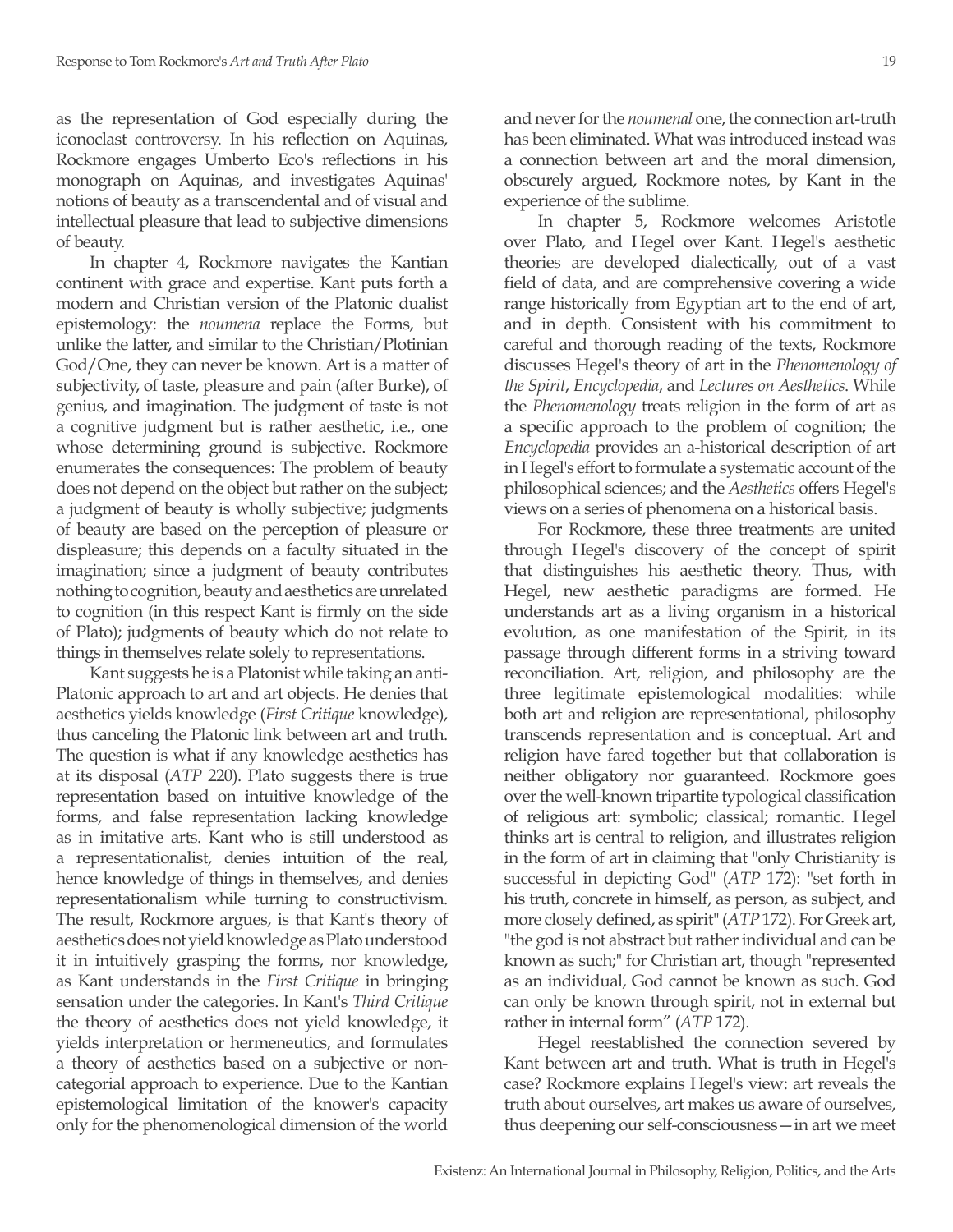ourselves. Thus, for Hegel art has a cognitive role. Indeed there is a cognitive sequence from art through religion to philosophy. Moreover, art functions in the cognitive progression within religion itself: natural religion of spirit in the form of immediacy; the religion of art in which religion has externalized itself in concrete form; revealed religion that unites the other two forms of religion in true religion. Although art and religion have been intimately connected, art's cognitive value is not exhausted in its relation to religion. Human beings know the world and themselves in a social context and rise to self-consciousness that is not exhausted within religion, but continues beyond it in a post-religious society in the romantic form of aesthetics. Rockmore argues, that while we know the world and ourselves in and through art, it is only when art develops beyond art in a post-Christian world therefore, that we reach self-knowledge of ourselves. This claim is related, Rockmore notes, to Hegel's notion of the end of art.

Rockmore elucidates some myths about Hegel: the notion of the death of God—adopted by Alexander Kojeve and Francis Fukuyama; and that of the end of art, which influenced Arthur Danto. However, he observes a key distinction between Hegel and Danto: Danto is concerned about the contemporary phenomenon of the vanishing of the distinction between art and nonart and the question of the end of art refers to this phenomenon. For Hegel art is changing and adapting to the needs of history. Thus today art must adapt to a secular world, no longer embedded in religion, and function independently in accordance with post-Christian late modernity.

While chapter 6 provides an exceptional case of anti-Platonic art and truth based on social realism, chapter 7 offers another tour de force through the complexity of new trends and tendencies in art and theories of art. The chapter has two parts: the first addresses Kantian and post Kantian alternative theories of aesthetics that led to the twentieth century developments in both philosophy and art. Rockmore reviews the implausibility of Plato's theory of art and truth connection through the skepticism of Sextus Empiricus, Bishop Berkeley, Kant, and Nelson Goodman and concludes that there is no possibility of proving a theory of truth as correspondence to mindindependent reality, Form, God, or thing in itself.

The chapter continues with an overview of the theories proposed by F. W. J. Schelling, Friedrich Nietzsche, and Martin Heidegger. Schelling's philosophy of art considers art superior to philosophy, thus providing a complete reversal of Plato's views.

While for Hegel the three epistemological modalities of art, religion and philosophy represent ascending stages toward ultimate actualization of being and knowing, with Schelling art becomes a privileged epistemological form conducive to an encounter with the whole human being, both the rational and the non-rational dimensions, for which, according to him, philosophy is not sufficient. Along this same line, Nietzsche in his qualified Graecophilia, invokes the Dionysian irrational mode, of original and primordial art which subsequently strayed or got lost in Apollonian, rational, Socratic art. Both Schelling and Nietzsche, Rockmore notes, illegitimately use reason to argue for unreason, and endorse the myth of the irrational as superior to the rational. This alternative tradition continues with Heidegger who after *the turn* esoterically develops a theory of aletheic art or art as revealing the truth of being, endorsed indirectly by John Sallis' art as transfiguration of the senses. Rockmore cautions that their anti-Platonic art and truth connection and epistemological representation have not been properly demonstrated and thus fail to convince.

The second part of the chapter is devoted to the novel theoretical and practical experiments challenging tradition, that began with *l'art pour l'art* and aestheticism, and continued with impressionism, cubism, abstract art, and non-art as art which cancels the distinction between art and non-art. *L'art pour l'art* completely renounces the attempt to fulfill Plato's ambitious standard of representation that subordinates art to external ultimates: art has intrinsic value and does not need any validation from epistemology, religion, morality or social functionality. Impressionism begins a new struggle against Platonism, one that envisions a different connection between art and the truth of subjective fleeting perceptions. Rockmore observes that impressionism metamorphosizes via Cezanne into cubism and abstraction, the other end of the spectrum: art is called to be true not to immediate subjective perception but to intellection, to what one knows to be the case and not to what one perceives. In what relation to Platonism are then cubism and abstract art? They both witness to a subjective personal vision that does not have objective transcendent existence. Rockmore explains that representationalism presupposes a "unified cognitive object" (*ATP* 257), one that has been disintegrating progressively since Impressionism.

In the Conclusion, Rockmore reviews the principal tenets of aesthetic theory since Plato, all of which failed to mount a convincing argument. He seems to agree with